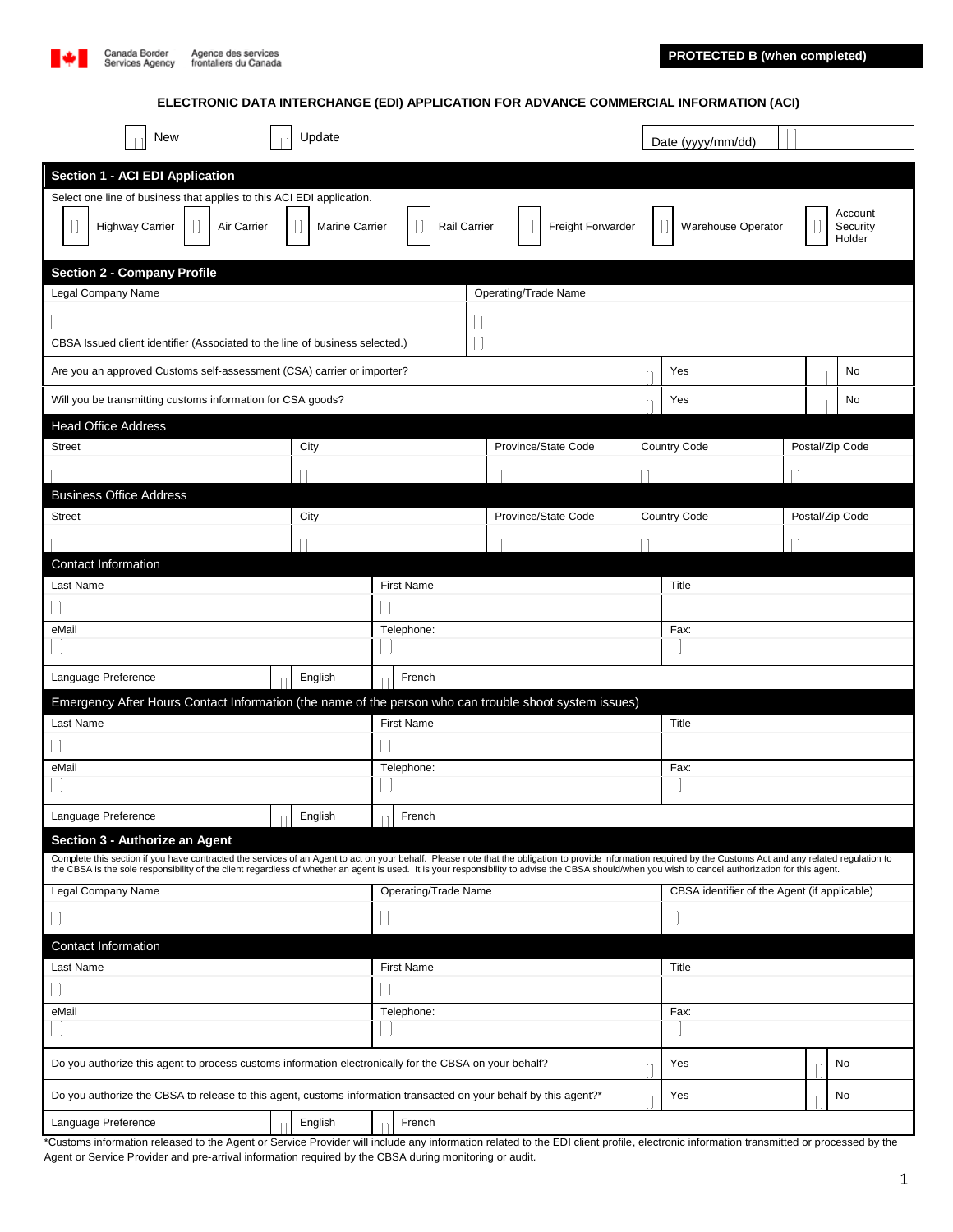

## **Section 4 - Authorize a Service Provider**

| Complete this section if you have contracted the services of a service provider to set up your EDI client profile and/or transmit customs information electronically to the CBSA. Please note that the obligation to<br>provide information required by the Customs Act and any related regulation to the CBSA is the sole responsibility of the carrier regardless of whether a service provider is used. It is your responsibility to advise<br>the CBSA should/when you wish to cancel authorization for this service provider. A service provider may be any party that you contract to transmit electronic documents and/or receive messages from the<br>CBSA. A service provider is not an Agent in that they are simply providing a mechanism for which you may transact electronic commerce with the CBSA. Note: It is your responsibility to ensure that your<br>Section 12, Report of Goods is obtained for your own books and records. |                   |                           |                                                   |     |                 |                                |                                                                                           |                                         |                           |                |             |                                  |  |
|---------------------------------------------------------------------------------------------------------------------------------------------------------------------------------------------------------------------------------------------------------------------------------------------------------------------------------------------------------------------------------------------------------------------------------------------------------------------------------------------------------------------------------------------------------------------------------------------------------------------------------------------------------------------------------------------------------------------------------------------------------------------------------------------------------------------------------------------------------------------------------------------------------------------------------------------------|-------------------|---------------------------|---------------------------------------------------|-----|-----------------|--------------------------------|-------------------------------------------------------------------------------------------|-----------------------------------------|---------------------------|----------------|-------------|----------------------------------|--|
| Legal Company Name                                                                                                                                                                                                                                                                                                                                                                                                                                                                                                                                                                                                                                                                                                                                                                                                                                                                                                                                |                   |                           |                                                   |     |                 | Operating/Trade Name           |                                                                                           |                                         |                           |                |             |                                  |  |
| CrimsonLogic (North America) Inc.                                                                                                                                                                                                                                                                                                                                                                                                                                                                                                                                                                                                                                                                                                                                                                                                                                                                                                                 |                   |                           |                                                   |     |                 |                                |                                                                                           |                                         |                           |                |             |                                  |  |
| <b>Contact Information</b>                                                                                                                                                                                                                                                                                                                                                                                                                                                                                                                                                                                                                                                                                                                                                                                                                                                                                                                        |                   |                           |                                                   |     |                 |                                |                                                                                           |                                         |                           |                |             |                                  |  |
| Last Name                                                                                                                                                                                                                                                                                                                                                                                                                                                                                                                                                                                                                                                                                                                                                                                                                                                                                                                                         | <b>First Name</b> |                           |                                                   |     |                 | Title                          |                                                                                           |                                         |                           |                |             |                                  |  |
| Argosino                                                                                                                                                                                                                                                                                                                                                                                                                                                                                                                                                                                                                                                                                                                                                                                                                                                                                                                                          | Clarice           |                           |                                                   |     |                 | Administrator                  |                                                                                           |                                         |                           |                |             |                                  |  |
| eMail                                                                                                                                                                                                                                                                                                                                                                                                                                                                                                                                                                                                                                                                                                                                                                                                                                                                                                                                             | Telephone:        |                           |                                                   |     |                 | Fax:                           |                                                                                           |                                         |                           |                |             |                                  |  |
| clariceargosino@crimsonlogic.com                                                                                                                                                                                                                                                                                                                                                                                                                                                                                                                                                                                                                                                                                                                                                                                                                                                                                                                  |                   | 905-763-6887 x 208        |                                                   |     | 905-763-2321    |                                |                                                                                           |                                         |                           |                |             |                                  |  |
| Do you authorize this service provider to process customs information electronically for the CBSA on<br>your behalf?                                                                                                                                                                                                                                                                                                                                                                                                                                                                                                                                                                                                                                                                                                                                                                                                                              |                   |                           |                                                   |     |                 |                                | No<br>Yes<br>X                                                                            |                                         |                           |                |             |                                  |  |
| Do you authorize the CBSA to release to this service provider customs information transmitted on your<br>behalf by this service provider?*                                                                                                                                                                                                                                                                                                                                                                                                                                                                                                                                                                                                                                                                                                                                                                                                        |                   |                           |                                                   |     |                 | X                              | Yes                                                                                       |                                         |                           | No             |             |                                  |  |
| Language Preference<br>English                                                                                                                                                                                                                                                                                                                                                                                                                                                                                                                                                                                                                                                                                                                                                                                                                                                                                                                    |                   | French                    |                                                   |     |                 |                                |                                                                                           |                                         |                           |                |             |                                  |  |
| *Customs information released to the Agent or Service Provider will include any information related to the EDI client profile, electronic information transmitted or processed by the Agent or Service Provider and<br>pre-arrival information required by the CBSA during monitoring or audit.                                                                                                                                                                                                                                                                                                                                                                                                                                                                                                                                                                                                                                                   |                   |                           |                                                   |     |                 |                                |                                                                                           |                                         |                           |                |             |                                  |  |
| <b>Section 5 - Software</b>                                                                                                                                                                                                                                                                                                                                                                                                                                                                                                                                                                                                                                                                                                                                                                                                                                                                                                                       |                   |                           |                                                   |     |                 |                                |                                                                                           |                                         |                           |                |             |                                  |  |
| Will you be using your own software to create electronic<br>customs information?                                                                                                                                                                                                                                                                                                                                                                                                                                                                                                                                                                                                                                                                                                                                                                                                                                                                  |                   |                           |                                                   | Yes | X<br>No         |                                |                                                                                           |                                         |                           |                |             |                                  |  |
| Name of Software Provider                                                                                                                                                                                                                                                                                                                                                                                                                                                                                                                                                                                                                                                                                                                                                                                                                                                                                                                         |                   |                           |                                                   |     |                 |                                |                                                                                           |                                         |                           |                |             |                                  |  |
| <b>Section 5a - Communications Protocol Method</b>                                                                                                                                                                                                                                                                                                                                                                                                                                                                                                                                                                                                                                                                                                                                                                                                                                                                                                |                   |                           |                                                   |     |                 |                                |                                                                                           |                                         |                           |                |             |                                  |  |
| Identify the communication protocol method that you intend to use or that the authorized agent and/or service provider is to use. You may select one or more communication protocol methods to transmit<br>customs information to the CBSA. Complete the following for each communication method that will be utilized                                                                                                                                                                                                                                                                                                                                                                                                                                                                                                                                                                                                                            |                   |                           |                                                   |     |                 |                                |                                                                                           |                                         |                           |                |             |                                  |  |
| More information on the approved communication methods may be found at www.cbsa-asfc.gc.ca/eservices/comm-eng.html.                                                                                                                                                                                                                                                                                                                                                                                                                                                                                                                                                                                                                                                                                                                                                                                                                               |                   |                           |                                                   |     |                 |                                |                                                                                           |                                         |                           |                |             |                                  |  |
| <b>Section 5b - Customs Internet Gateway</b>                                                                                                                                                                                                                                                                                                                                                                                                                                                                                                                                                                                                                                                                                                                                                                                                                                                                                                      |                   |                           |                                                   |     |                 |                                |                                                                                           |                                         |                           |                |             |                                  |  |
| X<br>Will you be using the Customs Internet Gateway?<br>Yes<br>No<br>Certificate Number in Production<br>Certificate Number in Testing                                                                                                                                                                                                                                                                                                                                                                                                                                                                                                                                                                                                                                                                                                                                                                                                            |                   |                           |                                                   |     |                 |                                |                                                                                           |                                         |                           |                |             |                                  |  |
| Sender Identification<br>(Client defined application sender<br>ID as per the GS or UNG<br>segment)                                                                                                                                                                                                                                                                                                                                                                                                                                                                                                                                                                                                                                                                                                                                                                                                                                                |                   |                           |                                                   |     |                 |                                |                                                                                           |                                         |                           |                |             |                                  |  |
|                                                                                                                                                                                                                                                                                                                                                                                                                                                                                                                                                                                                                                                                                                                                                                                                                                                                                                                                                   |                   |                           |                                                   |     |                 |                                |                                                                                           |                                         |                           |                |             |                                  |  |
| Mailbox ID (Partner ID, the ISA or UNB segment)                                                                                                                                                                                                                                                                                                                                                                                                                                                                                                                                                                                                                                                                                                                                                                                                                                                                                                   |                   |                           |                                                   |     |                 | EDI map version                |                                                                                           |                                         |                           | <b>EDIFACT</b> |             | ANSI                             |  |
| Section 5c – Direct Connect or Value Added Network                                                                                                                                                                                                                                                                                                                                                                                                                                                                                                                                                                                                                                                                                                                                                                                                                                                                                                |                   |                           |                                                   |     |                 |                                |                                                                                           |                                         |                           |                |             |                                  |  |
| Will you be using a Direct Connect or Value Added Network?                                                                                                                                                                                                                                                                                                                                                                                                                                                                                                                                                                                                                                                                                                                                                                                                                                                                                        |                   |                           |                                                   |     |                 |                                |                                                                                           | Х                                       | Yes                       |                |             | No                               |  |
| Name of Direct Connect or Value Added Network                                                                                                                                                                                                                                                                                                                                                                                                                                                                                                                                                                                                                                                                                                                                                                                                                                                                                                     |                   |                           |                                                   |     |                 |                                | Sender Identification (Client defined application sender ID as per the GS or UNG segment) |                                         |                           |                |             |                                  |  |
| CrimsonLogic                                                                                                                                                                                                                                                                                                                                                                                                                                                                                                                                                                                                                                                                                                                                                                                                                                                                                                                                      |                   |                           | U00495V1 (Marine, Air)<br>U00495H1 (House Bill)   |     |                 |                                |                                                                                           |                                         |                           |                |             |                                  |  |
| Mailbox ID (Partner ID, the ISA or UNB segment)                                                                                                                                                                                                                                                                                                                                                                                                                                                                                                                                                                                                                                                                                                                                                                                                                                                                                                   |                   | Suite 260                 |                                                   |     | EDI map version |                                | X                                                                                         |                                         | <b>EDIFACT</b>            |                | <b>ANSI</b> |                                  |  |
| Section 6 - EDI Messages (must select one)                                                                                                                                                                                                                                                                                                                                                                                                                                                                                                                                                                                                                                                                                                                                                                                                                                                                                                        |                   |                           |                                                   |     |                 |                                |                                                                                           |                                         |                           |                |             |                                  |  |
| Please select from the list below, the EDI message(s) that you wish to add to your EDI client profile. You must select at least one of the message listed below<br><b>Name of Message</b>                                                                                                                                                                                                                                                                                                                                                                                                                                                                                                                                                                                                                                                                                                                                                         |                   |                           |                                                   |     |                 |                                |                                                                                           | Line of Business the Message Applies to |                           |                |             |                                  |  |
| Carriers (marine, highway, rail, air)<br>Cargo and conveyance documents                                                                                                                                                                                                                                                                                                                                                                                                                                                                                                                                                                                                                                                                                                                                                                                                                                                                           |                   |                           |                                                   |     |                 |                                |                                                                                           |                                         |                           |                |             |                                  |  |
| House bill document                                                                                                                                                                                                                                                                                                                                                                                                                                                                                                                                                                                                                                                                                                                                                                                                                                                                                                                               |                   | <b>Freight Forwarders</b> |                                                   |     |                 |                                |                                                                                           |                                         |                           |                |             |                                  |  |
| Supplementary documents                                                                                                                                                                                                                                                                                                                                                                                                                                                                                                                                                                                                                                                                                                                                                                                                                                                                                                                           |                   |                           | Carriers (marine, air), Freight Forwarders        |     |                 |                                |                                                                                           |                                         |                           |                |             |                                  |  |
| Arrival document                                                                                                                                                                                                                                                                                                                                                                                                                                                                                                                                                                                                                                                                                                                                                                                                                                                                                                                                  |                   |                           | Carriers (marine, air, rail), Warehouse operators |     |                 |                                |                                                                                           |                                         |                           |                |             |                                  |  |
| Bay plan document                                                                                                                                                                                                                                                                                                                                                                                                                                                                                                                                                                                                                                                                                                                                                                                                                                                                                                                                 |                   | Carriers (marine)         |                                                   |     |                 |                                |                                                                                           |                                         |                           |                |             |                                  |  |
| Section 6a Document Notices (Check all the notices you would like to receive. Please note an acknowledgment will be sent<br>automatically once CBSA receives your inbound document).                                                                                                                                                                                                                                                                                                                                                                                                                                                                                                                                                                                                                                                                                                                                                              |                   |                           |                                                   |     |                 |                                |                                                                                           |                                         |                           |                |             |                                  |  |
| See chart in instruction below to know which notices are available.<br><b>Name of Notices</b>                                                                                                                                                                                                                                                                                                                                                                                                                                                                                                                                                                                                                                                                                                                                                                                                                                                     |                   |                           |                                                   |     |                 | <b>Primary Notify</b><br>Party |                                                                                           |                                         | Automated<br>Notify Party |                |             | Secondary<br><b>Notify Party</b> |  |